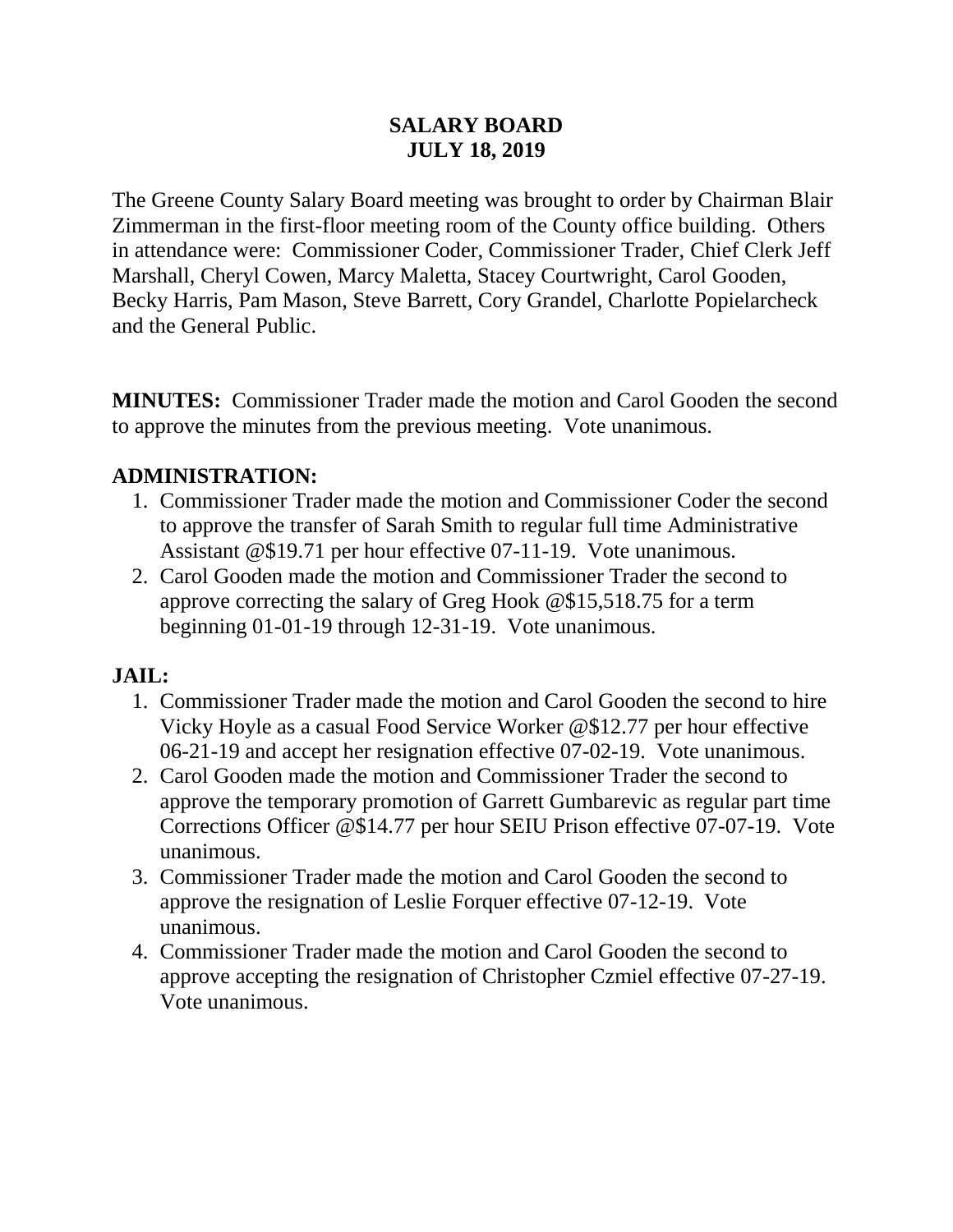## **COURTS:**

- 1. Pam Mason made the motion and Commissioner Trader the second to hire Reed Long as a casual Tip Staff @\$9.65 per hour with a guarantee of 7 hours per day effective 06-19-19. Vote unanimous.
- 2. Pam Mason made the motion and Commissioner Trader the second to approve accepting the resignation of Ryan Armstrong effective 08-16-19. Vote unanimous.
- 3. Pam Mason made the motion and Commissioner Trader the second to hire John Richards as a regular full time Custody and Hearing Officer @\$63,000.00 per year effective 07-15-19. Vote unanimous.

## **CYS:**

- 1. Commissioner Trader made the motion and Carol Gooden the second to hire Jennifer Van Kirk as a regular full time Caseworker I @\$18.80 per hour UMWA HS/CYS effective 07-01-19. Vote unanimous.
- 2. Carol Gooden made the motion and Commissioner Trader the second to hire Emily Houser @\$18.80 per hour UMWA HS/CYS effective 07-29-19. Vote unanimous.
- 3. Commissioner Trader made the motion and Carol Gooden the second to approve the reclassification of Jessica Welsh as County Caseworker II @\$21.24 per hour UMWA HS/CYS effective 07-10-19. Vote unanimous.
- 4. Commissioner Trader made the motion and Carol Gooden the second to approve accepting the resignation and cancel the contract of Kevin Freyder, Solicitor effective 07-25-19. Vote unanimous.

# **EARLY INTERVENTION:**

- 1. Carol Gooden made the motion and Commissioner Trader the second to approve the transfer of Sheleena Hamilton to regular full time County Caseworker I @\$18.80 per hour UMWA HS/CYS effective 07-08-19. Vote unanimous.
- 2. Commissioner Trader made the motion and Carol Gooden the second to approve the transfer of Alyssa Hanley to regular full time County Caseworker II @\$21.24 per hour UMWA HS/CYS effective 07-15-19. Vote unanimous.

## **DRUG & ALCOHOL:**

1. Commissioner Trader made the motion and Carol Gooden the second to approve the transfer of Melissa Balogh as regular full time Drug & Alcohol Case Management Specialist II @\$26.71 per hour UMWA HS/CYS effective 07-08-19. Vote unanimous.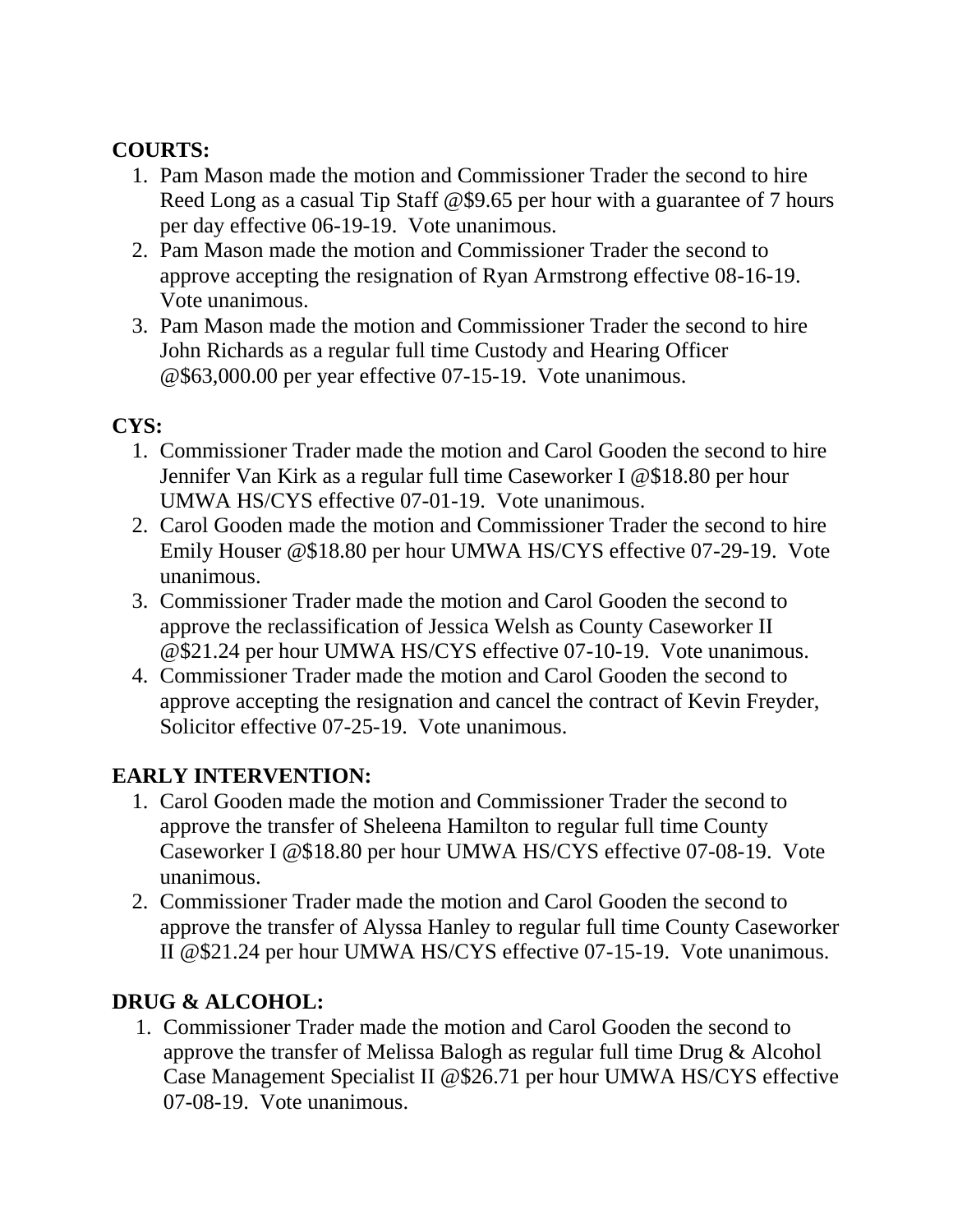2. Carol Gooden made the motion and Commissioner Trader the second to approve the transfer of Erin Henry as regular full time Drug & Alcohol Case Management Specialist II @26.48 per hour UMWA HS/CYS effective 07- 08-19. Vote unanimous.

#### **ELECTIONS:**

- 1. Commissioner Coder made the motion and Commissioner Trader the second to approve accepting the resignation of Amie Nehls effective 06-07-19. Vote unanimous.
- 2. Commissioner Coder made the motion and Commissioner Trader the second to hire Morgan Kendall as a regular full time Department Clerk I @\$12.47 per hour SEIU PG 4 effective 07-22-19. Vote unanimous.

#### **CONTROLLER:**

1. Carol Gooden made the motion and Commissioner Coder the second to approve accepting the resignation of Katherine Daugherty, Director of Audit, effective 07-16-19. Vote unanimous.

## **DISTRICT ATTORNEY:**

1. Commissioner Trader made the motion and Commissioner Coder the second to hire Jessica Phillips as a regular part time Assistant District Attorney @\$23,838.25 per year MG PG 11 exempt effective 07-01-19. Vote unanimous.

## **MAINTENANCE:**

1. Carol Gooden made the motion and Commissioner Trader the second to approve the promotion of Keith Haky to regular full time Working Supervisor I @\$18.82 per hour SEIU PG 11 effective 07-15-19. Vote unanimous.

#### **TRANSPORTATION:**

- 1. Carol Gooden made the motion and Commissioner Trader the second to hire Leighann Faulk as a casual Van Driver @\$10.00 per hour effective 07-08-19. Vote unanimous.
- 2. Commissioner Trader made the motion and Commissioner Coder the second to approve the promotion of Larry Ealy, Jr. as regular full time Van Driver I @\$14.52 per hour SEIU PG 10 effective 07-29-19. Vote unanimous.